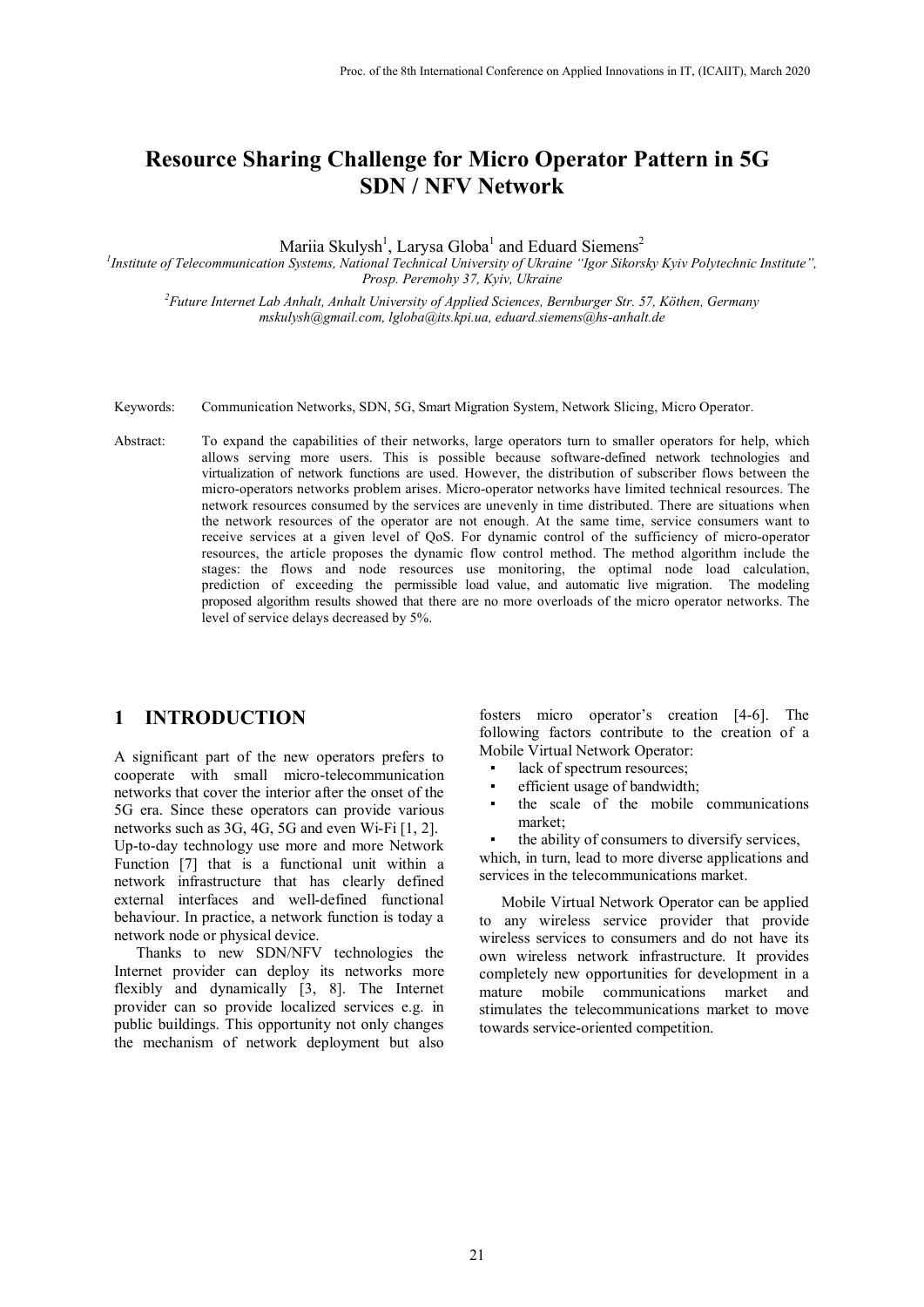

Figure 1: Micro operator network architecture.

Figure 1 presents the Micro Operator network architecture [8]. The micro-operator itself is small in scale and limited in telecommunication (network, hardware and others) and computation (servers, storages and so) resources to provide the necessary services to a certain number of users. The radius of access for mobile devices is limited by the scope of a particular local network (small cells) service which depends on the corresponding available network resources. Institutions such as hospitals, schools, large conferences, sports centres, shopping centres, hypermarkets and factories can use local network services to meet the needs of users in all types of applications.

Regionalization is the nature of the service, which allows it to provide under conditions with limited hardware infrastructure and resources various regional services in different regions allowing mobile users to access the services in other regions. In addition to reduce the consumption of bandwidth resources by providing neighboring network services this type of service localization can also transfer applications, data and computing services from nodes in the data center to the cloud to border nodes in a logical LANs which must be processed and implemented. The computing environment organized by the Fog computing technology reduces network latency and meets 5G requirements.

## **2 THE NETWORK RESOURCES ALLOCATION TASK**

#### **2.1 Reference and Related Work**

The Internet of Things (IoT) is supposed to become the killer application of 5G networks and to foster new communications markets. The result will be the formation of different new application scenarios and more diversified network requirements. However, with regard to telecommunications, despite the fact that there is now a globally agreed IoT requirement, built with 5G characters such as speed transfer, capacity, coverage and security, there is still room for the 5G business model to improve. The 5G mobile broadband network focuses on small cells/base stations, enhances internal coverage, provides faster user maintenance and reduces network delays, creating a serious problem for telecom operators. In addition, the emergence of MVNO has brought new opportunities for development of mobile operators who have not yet received frequency licenses for mobile communications. MVNOs use the spectrum and network of mobile operators to provide individual mobile services, corporate virtual private networks for specific businesses or many other micro-markets where operators have not yet expanded their services to less-performing or regional emerging markets. There is a tendency for regionalization between small cellular/base stations, and regional services do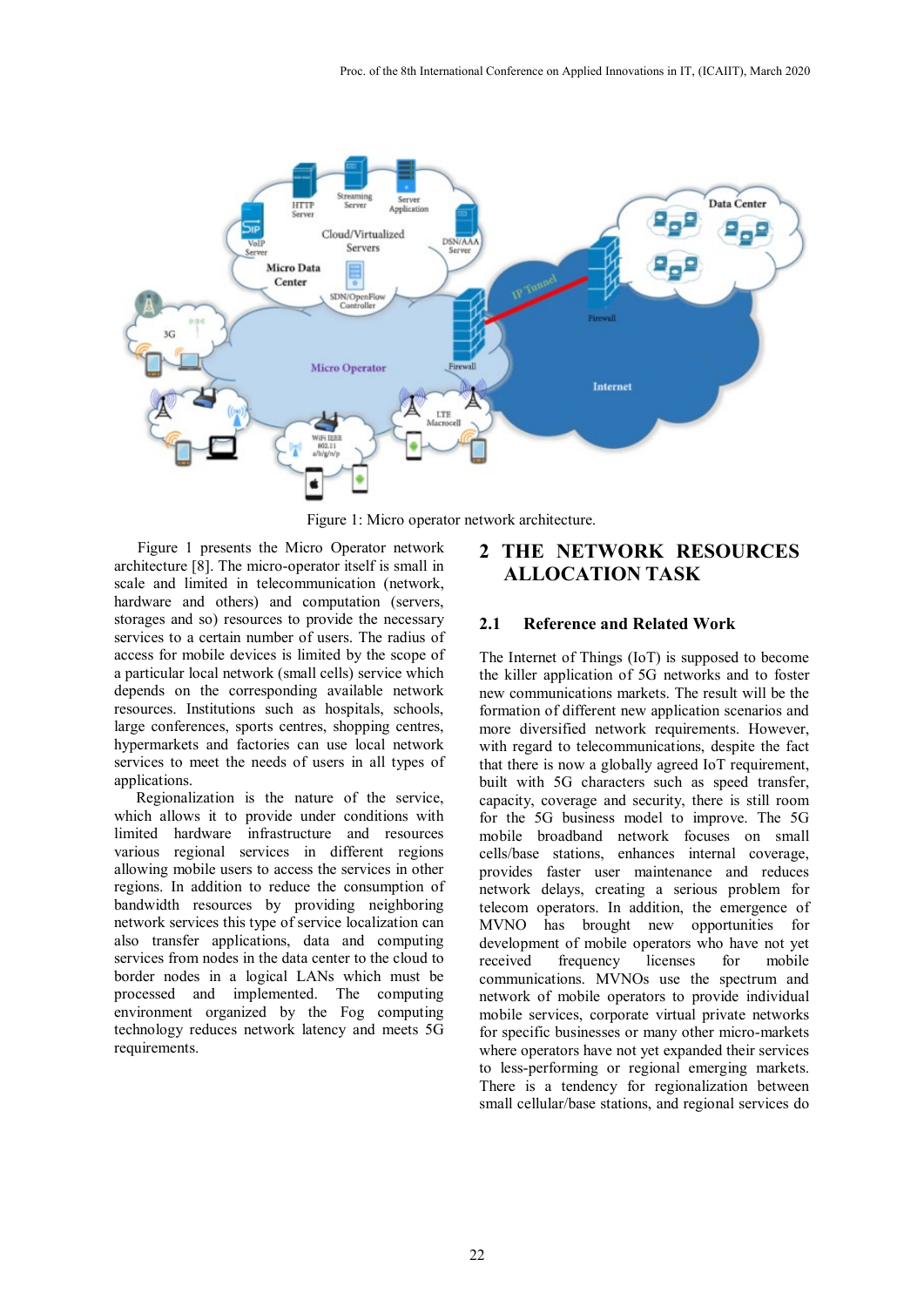not handle the public network, the network of industrial applications of the network. The Micro Operator business is a new network business model that began to evolve [8]. The manual provides a mechanism for transferring access to a common spectrum of micro-operators and shared single-mode physical network infrastructure using virtual technology to fully utilize a valuable bandwidth resource.

#### **2.2 Micro Operator Design Model in 5G Networks and the Network Selection Step**

The interaction between SDN and NFV allows the introduction of a system design model for 5G network infrastructure[10-14]. Flexibility is ensured through a modular approach. Separate problems are solved in the appropriate modules, which are connected as needed. Therefore, we have the flexibility to manage the network in which the deployed networks of micro operators. The operator can switch to using technology cuts network virtualization and networks, as mentioned above, the flexibility to split a physical network into several independent networks and isolated User Interface under different scenarios.

Thus, the task is to organize the maintenance of independent slices within the existing information and telecommunication infrastructure. To ensure the maintenance of independent slices, the following features must be considered:

- it is required to provide each with sufficient amount of resources, both telecommunication and computing ones, for servicing virtualized network functions in order to provide service at a given quality level.
- it is necessary to take into account the nature of the load change in each slice for optimal allocation of resources between slices during the day.
- determine the conditions for the migration of slices in the telecommunications infrastructure, which will ensure the smooth operation of the system.

With regard to infrastructure design, this document uses technologies such as SDN and NFV base and combines network technology and tunnels to build the network infrastructure for microservices. Infrastructure allows users to connect multiple IVS using tunneling technology and running fast network connection to effectively strengthen the relationship networks.

The design model is shown in Figure 2 [8], where the network threading technology implements the logical section of ND networks through OpenVirtex. The connection between the base network and Micro Operator network are performed by a tunnel constructed using the SDN (as a border gateway (BG). The Internet Data Center and the data center are developed using the ETSI-defined NFV infrastructure to save equipment investments. The mission of the SDN controller is to use OpenFlow to construct the path between the BG at the edge of the base network and the BG at the edge of the Micro Operator network. When the SDN controller begins to coordinate and concatenate between the network passages, the Micro Operator network can build a tunnel connection and a basic backbone network.



Figure 2: A Micro Operator  $(\mu O)$  design pattern with network slicing.

The Micro Operator can continue to complete the virtual network construction using OpenVirtex virtual winding technology, which allows users to access data in the nearest micro datacenter. Users can also, through tunnels, connect to a cloud datacenter on the Internet to access the service from a specific application network. The proposed architecture combines threading and network tunneling to implement a communication model for Micro Operator and further integrates the bandwidth management technology that applies to the bandwidth application of Micro Operator network. This will increase the utilization of network resources and the efficiency of traffic flow and will lead to a better QoE experience for network users.

In response to the demand of Micro Operator's network resource distribution that allows users to gain access of nearby network resources, the paper [8] proposes network selection mechanism for a Micro Operator and uses decision tree theory to serve as the reference in determining the SDN traffic flows path. The proposed method disadvantage is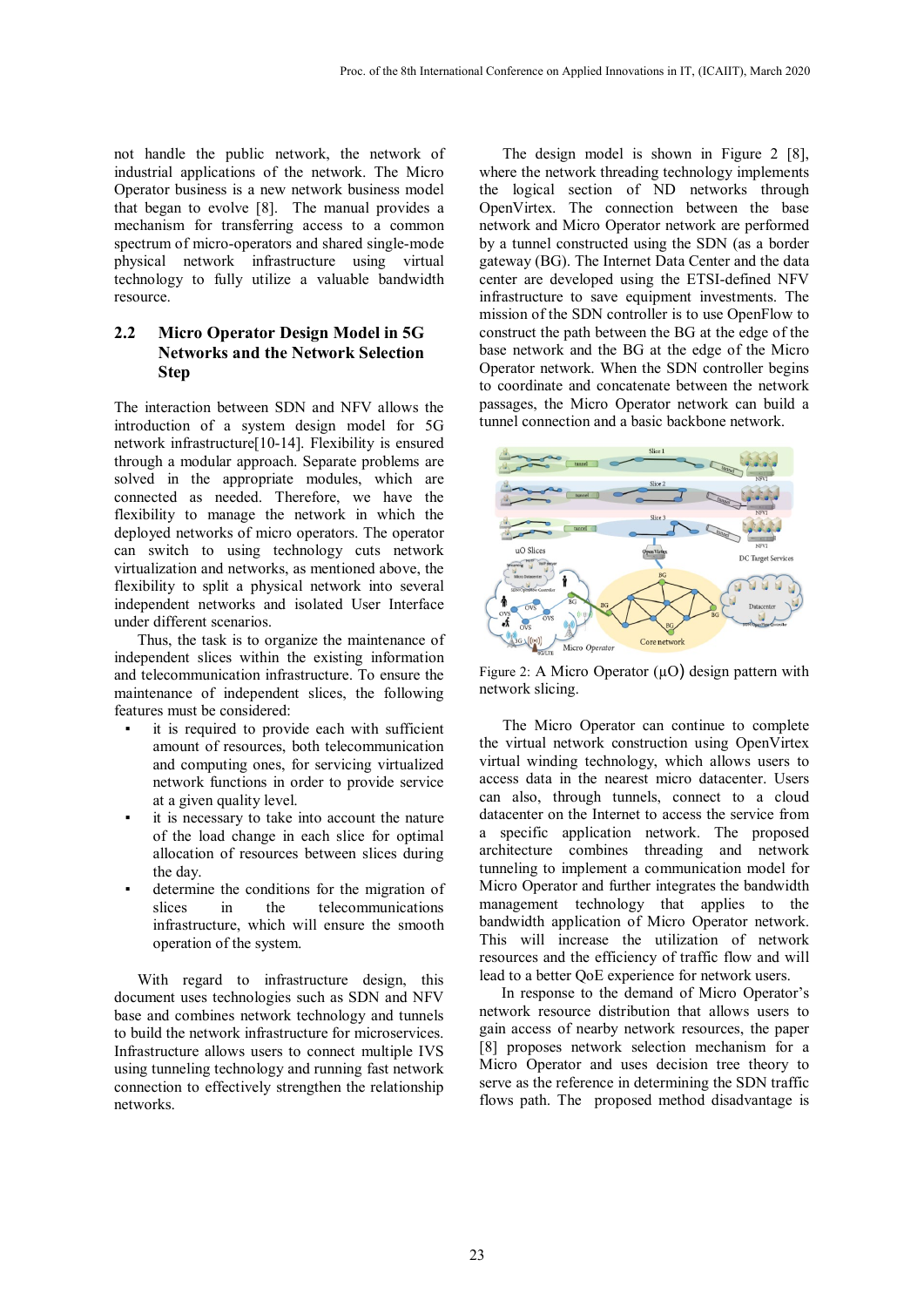that traffic will be distributed without taking into account the all network resources load..

The method shown in Figure 3 application will allow to predict the moments micro operator network overload and to migrate the subscriber sessions between micro-operators network tunnels in time, which will allow to provide conditionally infinite bandwidth micro-operators network.



Figure 3: Dynamic Flow Control Algorithm.

"The flows and node resources use monitoring" block involves the accumulation the communication channels congestion information, and information about the resource use dynamics by each service.

For the addition of the possibility of exceeding the permissible value  $\lambda$  (the admissible input stream intensity), the method proposed in [15] is used. The basic method idea is to formulate requirements for the average input load on the basis of ergodic distribution for the possible states of the system, which will allow to make the most efficient use of the available physical resources of servicing the incoming application flow.

For prediction of exceeding the permissible value  $\lambda$  we propose to use the method [7] consists of two stages: the calculation of the prediction interval based on the operation servicing node statistics and directly periodic forecasting of the load and the control of the sufficiency resources.

If periodic forecasting of the load showed that it overload is expected and the available slice resources are not enough to provide services at a given level, then the migration mechanism starts.

#### **2.3 Method of Automatic Live Migration**

It is necessary to provide automatic load balancing of physical resources of telecommunications nodes while avoiding overloading one node and an inefficient use of another one. The mechanism of this balancing is called "smart migration" (Figure 4).

Formulation of the problem. The system shall provide:

- the migration process should be invisible to the services user;
- the migration process should be aimed at optimizing the telecommunication network state;
- when planning a migration, one shall assure that two channels (operative and backup) of one slice will not be located in the same physical telecommunications node, so it must support high availability;
- One of the important requirements for migration is the maximum time to complete it, as long migration time can negatively affect the state of the system;
- the system must provide protection against looping, that is, from the endless migration of the same slice;
- it shall provide protection against failures and work in a cluster mode, which is especially important for multiple migrations.



Figure 4: Flow migration between the neighboring micro-operator networks.

*Migration System Architecture.* There is information about the statistics of the telecommunications nodes and the load that the slice creates on the telecommunications node. This data is periodically read and transformed into metrics that are stored in a specific repository. Thus, by accessing this repository it is possible to obtain information on the dynamics of resource consumption on a separate telecommunications node or slice at any time. information is also available on the number of resources that physical servers have.

The decision on the need for migration as well as on what and where the control unit should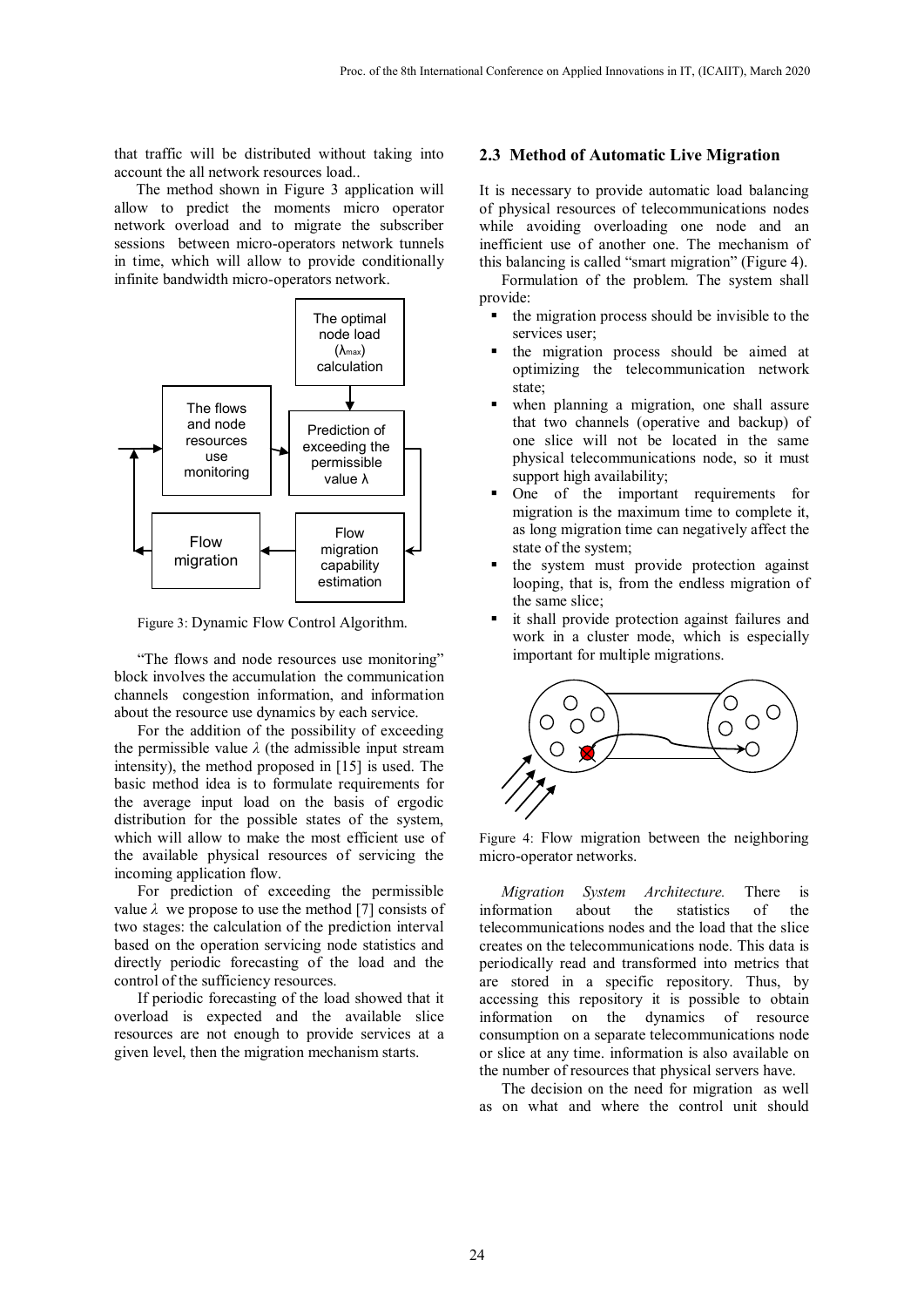migrate. After selecting candidates for migration, they are placed in a distributed queue, which is processed by a special process. This process analyzes information on the number of items in the queue and, based on this information, selects the item to be migrated. The process of physical migration is synchronous without any discontinuities or returns, while there is a special mechanism that ensures that there are no errors and delays. The main task of the process is to ensure the selection of a candidate for migration and to move it to a certain telecommunications node in such a way as to optimize the state of the system. Thus, there is a multi-dimensional optimization problem. There are several algorithms for solving this problem.

Simple algorithm:

- 1) Looking for the most loaded node.
- 2) The server selects the most optimal node in terms of the amount of resources consumed.
- 3) Move the slice.

This algorithm is easy to use, however, with large number of communication nodes, the algorithm is not yet optimal. For such cases, you need to use a more complex algorithm. Its essence is as follows. Special rules are defined that must be met by the optimal solution. There are strict rules that can't be violated under any circumstances and soft rules that can be neglected in some cases. In addition, the types of problem solutions are determined:

- possible solutions solutions that are achieved in violation of strict rules (bad decisions);
- feasible solutions decisions that do not violate hard conditions, but do not fulfill a part of soft ones;
- optimal solutions solutions that fulfill both types of conditions;
- optimal solutions are the best solutions calculated in the shortest time.

To solve a problem using a complex algorithm, it is necessary to pre-define soft and hard constraints. Hard restrictions:

- 1) The amount of resources of the target node must be sufficient to move the slice. In addition, redundancy resources must be provided.
- 2) Slice cannot migrate to its own physical node.
- 3) On the same physical node should not be located streams of the same slice. This condition ensures that the minimum amount of data is lost in the event of a system failure.

Soft restrictions:

- 1) Migrate the most loaded slice streams.
- 2) The target physical node shall be the least loaded one.

The main disadvantage of this algorithm is the lack of tools to account for trends in the rate of resource consumption by various slices. A study was conducted on the effectiveness of accounting for statistical data in the process of selecting a stream for migration, as well as a node to which the migration will be carried out.

In order to correctly select the node to which the migration will be performed, it is necessary to assess the trend of changes in the resource usage dynamics of the selected server while taking into account the load that the migrating slice stream will create.

To determine the moment of migration, it is necessary with a specified time interval to evaluate the current statistics of resource utilization, to build a statistical trend on the number of serviced requests. Based on the trend, an assessment is made of the likelihood that the maintenance of containers located on the node under study will exceed the allowable amount of resources, then the migration process will start. The method of assessing the adequacy of resources is presented in [10].

Thus, based on the current load statistics generated by the sum of the flows of the individual slices; estimates of the upper limit of the capacity of the telecommunications node will be decided on the need for migration.

#### **3 THE SIMULATION RESULTS**

The simulation was conducted in the Matlab environment. The initial model data the were mobile telecom operator statistical data from the resources and services monitoring system per day.

|                                       | The<br>services<br>distribution between<br>micro operators is<br>fixed | Dynamic Flow<br>Control<br>Algorithm |
|---------------------------------------|------------------------------------------------------------------------|--------------------------------------|
| Resource<br>overload                  | 10%                                                                    | $0\%$                                |
| of<br>Number<br>service<br>migrations |                                                                        | 10                                   |
| Service<br>delays                     | 8%                                                                     | 3%                                   |

Table 1: The comparative analysis results.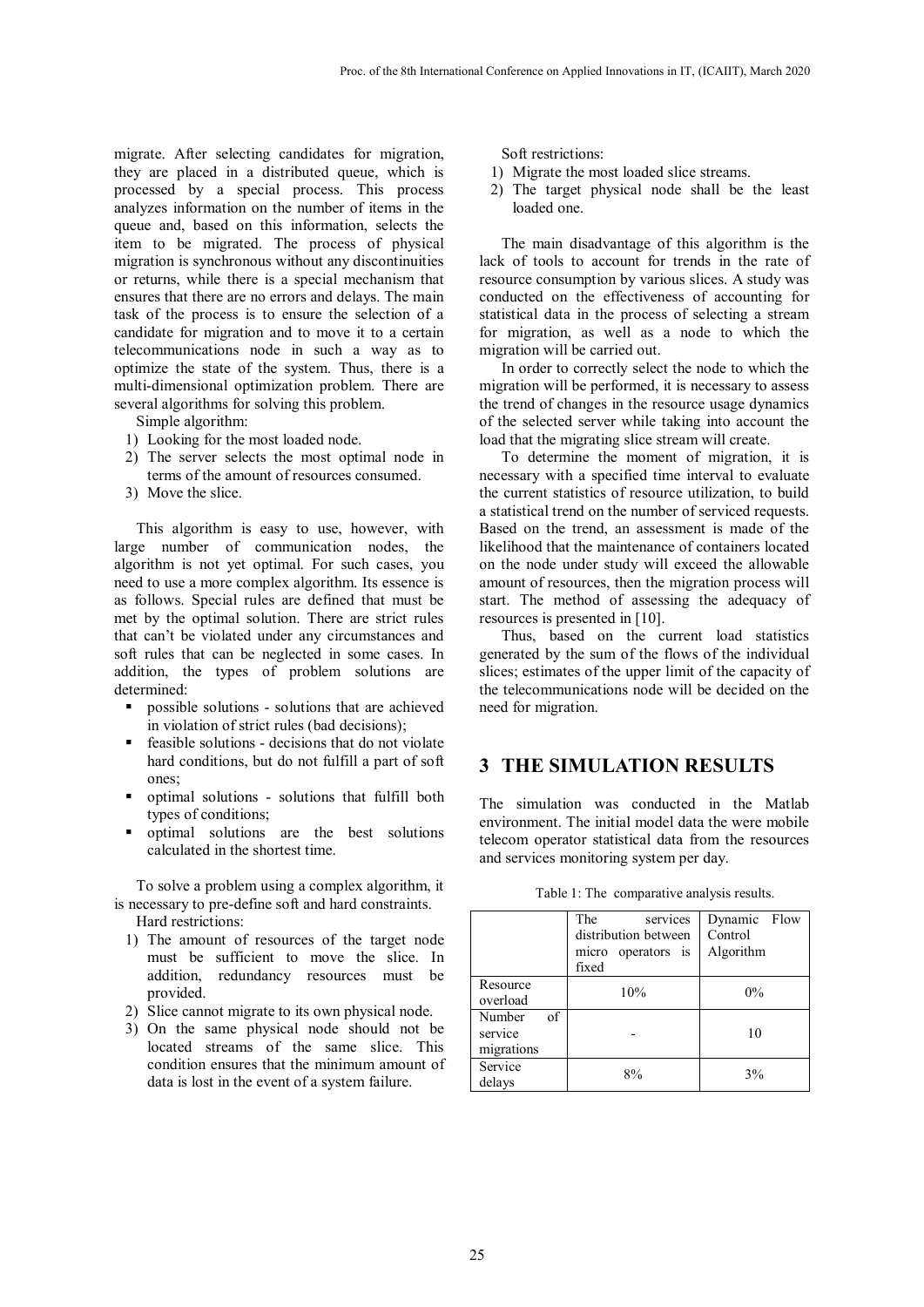Network resources were conditionally divided into separate micro operator network slices. The micro operator network resources were fixed. Services usage statistics by network subscribers was analyzed as follows:

- 1) Without balancing. The resource usage indicators of the micro operator's network by assigned subscribers group over the norm were estimated.
- 2) The number of subscribers assigned to the micro-operator changed according to the Dynamic Flow Control Algorithm.

The comparative analysis results are shown in Table 1. Thus, in order to avoid the micro operator network overloading, it is necessary to use the method of dynamic flow control, which includes the mechanisms of live flows migration and provides conditionally infinite service resources.

#### **4 CONCLUSION**

This document uses SDN and NFV technologies as the basis and combines network streaming and tunneling technologies to create a network infrastructure model for MSO using a smart migration mechanism. This model allows users of different MOs to connect using tunneling technology, and then implement a fast network connection to effectively improve network interaction, while balancing the load between all nodes of a given network. To meet the needs of the regional micro-operator service, this article proposes a DTBFR mechanism that uses decision tree theory as the basis for making SDN-based traffic decisions. As a distribution and control of the load on the nodes, we use the method of slices working together in the existing telecommunication foreign infrastructure, which ensures the automatic distribution of telecommunication and computing resources of the system depending on the load and allows solving the problem of peak loads and idle resources. This method of automatic load balancing of telecommunication nodes ("smart migration") does not allow overloading one node and downtime of another node. The functions used by the regional micro-operator service can effectively reduce the load on the datacenter on the Internet and accelerate the development of the regional computer service in the future 5G network. And the "smart migration" method will allow rational use of network resources.

### **REFERENCES**

- [1] A. Raschellà, F. Bouhafs, G.C. Deepak, and M. Mackay, "QoS aware radio access technology selection framework in heterogeneous networks using SDN," Journal of Communications and Networks, vol. 19, no. 6, 2017, pp. 577-586.
- [2] M. Matinmikko, M. Latva-aho, P. Ahokangas, S. Yrjölä, and T. Koivumäki, "Micro operators to boost local service delivery in 5G," Wireless Personal Communications, vol. 95, no. 1, 2017, pp. 69-82.
- [3] J. S. Walia, H. Hammainen, and M. Matinmikko, "5G Micro-operators for the future campus: A techno-economic study," in Proceedings of the 2017 Internet of Things - Business Models, Users, and Networks, Copenhagen, Denmark, pp. 1-8, November 2017.
- [4] M. Matinmikko-Blue and M. Latva-aho, "Micro operators accelerating 5G deployment," in Proceedings of the IEEE International Conference on Industrial and Information Systems (ICIIS), Peradeniya, Sri Lanka, pp. 1-5, December 2017.
- [5] P. Ahokangas, S. Moqaddamerad, and M. Matinmikko, "Future micro operators business models in 5G," The Business and Management Review, vol. 7, no. 5, 2016, pp. 143-149.
- [6] P. Mach and Z. Becvar, "Mobile Edge Computing: A Survey on Architecture and Computation Offloading," IEEE Communications Surveys & Tutorials, vol. 19, no. 3, 2017, pp. 1628-1656.
- [7] L. Globa, M. Skulysh, O. Romanov and M. Nesterenko, "Quality Control for Mobile Communication Management Services in Hybrid Environment". International Conference on Information and Telecommunication Technologies and Radio Electronics, Springer, Cham, pp. 76-100, November 2018.
- [8] M.A. Skulysh, O.I. Romanov, L.S. Globa and I.I. Husyeva, "Managing the Process of Servicing Hybrid Telecommunications Services. Quality Control and Interaction Procedure of Service Subsystems". In International Multi-Conference on Advanced Computer Systems. Springer, Cham, pp. 244-256, September 2018.
- [9] Chia-Wei Tseng, Yu-Kai Huang, Fan-Hsun Tseng, Yao-Tsung Yang, Chien-Chang Liu and Li-Der Chou, "Micro Operator Design Pattern in 5G SDN/NFV Network," Wireless Communications and Mobile Computing, vol. 2018, Article ID 3471610, 14 p., 2018.
- [10] O. Semenova, A. Semenov and O. Voitsekhovska, "Neuro-Fuzzy Controller for Handover Operation in 5G Heterogeneous Networks". IEEE 3rd International Conference on Advanced Information and Communications Technologies (AICT), pp. 382-386, July 2019.
- [11] M. Skulysh, "The method of resources involvement scheduling based on the long-term statistics ensuring quality and performance parameters". International Conference on Information and Telecommunication Technologies and Radio Electronics (UkrMiCo), pp. 1-4, September 2017.
- [12] M. Skulysh and O. Romanov, "The structure of a mobile provider network with network functions virtualization". 14th International Conference on Advanced Trends in Radioelecrtronics, Telecommunications and Computer Engineering (TCSET). IEEE, 2018, pp. 1032-1034.
- [13] L. Globa, V. Kurdecha, I. Ishchenko, A. Zakharchuk and N. Kunieva, "The intellectual IoT-system for monitoring the base station quality of service". IEEE International Black